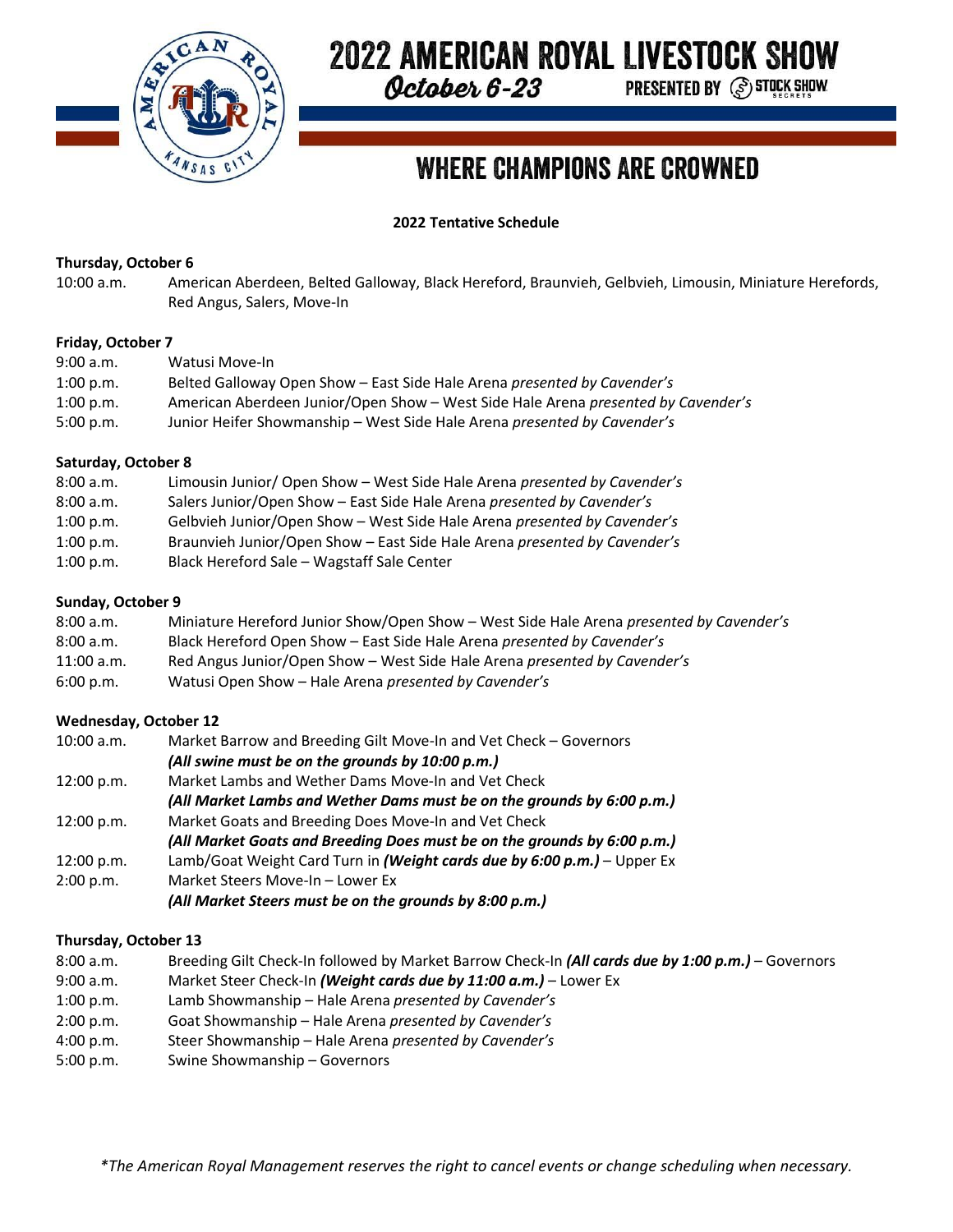

# **2022 AMERICAN ROYAL LIVESTOCK SHOW**

October 6-23

**PRESENTED BY (S) STOCK SHOW** 

# **WHERE CHAMPIONS ARE CROWNED**

# **2022 Tentative Schedule Continued**

#### **Friday, October 14**

| $7:30$ a.m. | Market Barrow Show (Pedigreed followed by Crossbred) – Governors |
|-------------|------------------------------------------------------------------|
|-------------|------------------------------------------------------------------|

| 8:00 a.m. | Market Lamb Show - Hale Arena presented by Cavender's                 |
|-----------|-----------------------------------------------------------------------|
| 9:00 a.m. | Market Goat Show - Hale Arena presented by Cavender's                 |
| 9:00 a.m. | Market Steer Show - Hale Arena presented by Cavender's                |
| 6:30 p.m. | Royal Elite Drive - Hale Arena presented by Cavender's                |
| 7:30 p.m. | Junior Premium Livestock Auction - Hale Arena presented by Cavender's |

## **Saturday, October 15**

| 9:00 a.m.    | Breeding Gilt Show (Pedigreed followed by Crossbred) - Governors |
|--------------|------------------------------------------------------------------|
| 9:00 a.m.    | Wether Dam Lamb Show - Hale Arena presented by Cavender's        |
| $10:00$ a.m. | Breeding Doe Goat Show - Hale Arena presented by Cavender's      |

#### **Sunday, October 16**

| 8:00 a.m. | 4-H/FFA Livestock Judging Contest - Hale Arena presented by Cavender's |
|-----------|------------------------------------------------------------------------|
| 6:00 p.m. | 4-H/FFA Livestock Judging Awards - Wagstaff                            |

## **Monday, October 17**

| 8:00 a.m. | Collegiate Livestock Judging Contest - Hale Arena presented by Cavender's |
|-----------|---------------------------------------------------------------------------|
| 7:00 p.m. | Collegiate Livestock Judging Banquet - Hale Arena presented by Cavender's |

#### **Tuesday, October 18**

12:00 p.m. Angus, Charolais, Chianina, Hereford, Maine-Anjou, Shorthorn, & Simmental Move-In

# **Wednesday, October 19**

7:00 a.m. Angus, Charolais, Chianina, Hereford, Maine-Anjou, Shorthorn, & Simmental Move-In

#### **Thursday, October 20**

| 9:00 a.m. | Shorthorn Junior Show - East Side Hale Arena presented by Cavender's     |
|-----------|--------------------------------------------------------------------------|
| 9:00 a.m. | Maine-Anjou Junior Show - West Side Hale Arena presented by Cavender's   |
| 4:00 p.m. | Junior Heifer Showmanship - East Side Hale Arena presented by Cavender's |
| 4:00 p.m. | Chianina Junior/Open Show - West Side Hale Arena presented by Cavender's |

#### **Friday, October 21**

- 8:00 a.m. Charolais Royal Breeders Bull Classic East Side Hale Arena *presented by Cavender's*
- 8:00 a.m. Maine-Anjou Open Show West Side Hale Arena *presented by Cavender's*
- 9:30 a.m. Shorthorn Open Show East Side Hale Arena *presented by Cavender's*
- 1:00 p.m. Angus Junior Heifer Show East Side Hale Arena *presented by Cavender's*
- 1:30 p.m. Royal Collection Charolais Sale Wagstaff Sale Center
- 2:00 p.m. Simmental Junior Heifer Show West Side Hale Arena *presented by Cavender's*